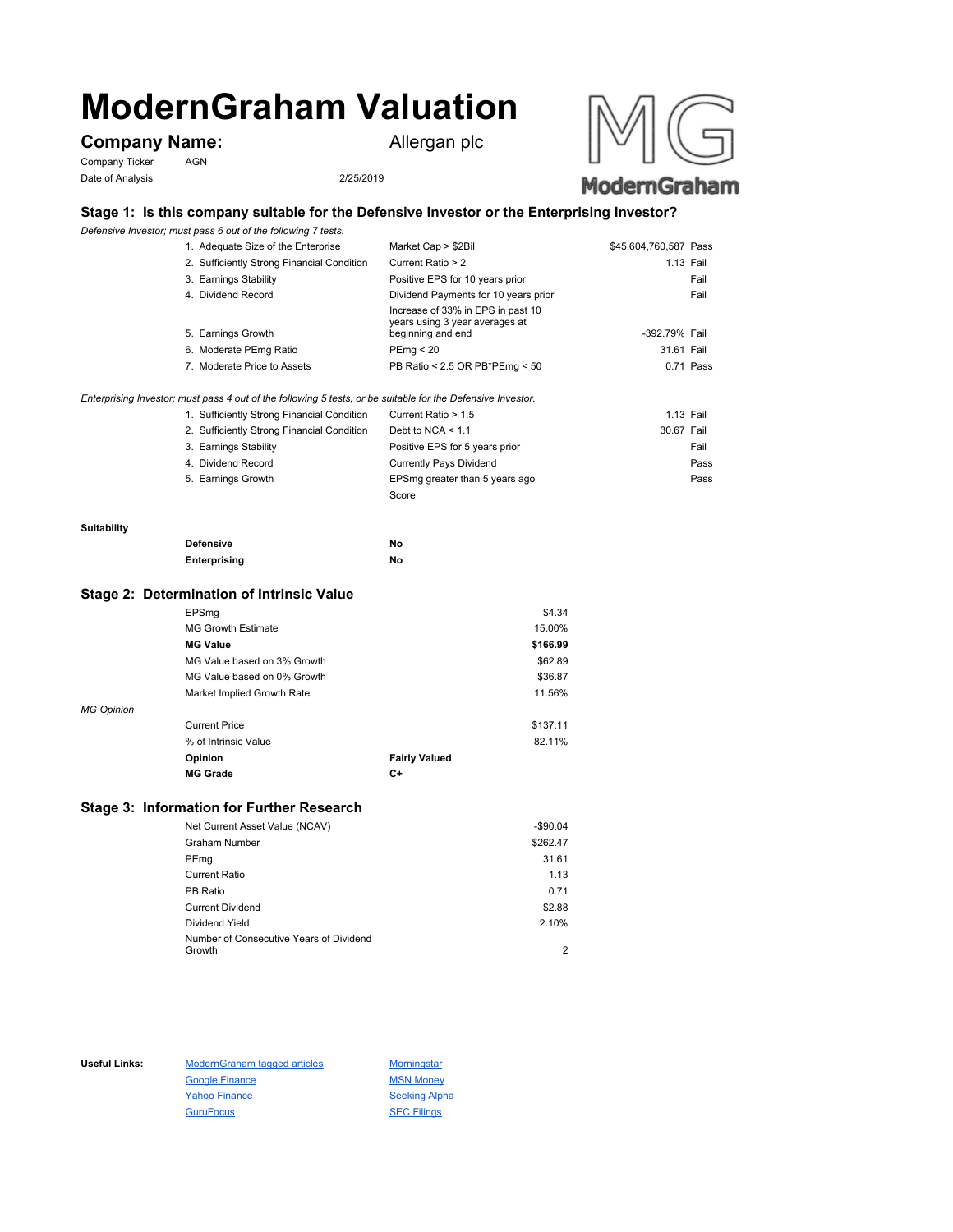| <b>EPS History</b> |           | <b>EPSmg History</b>                 |                   |
|--------------------|-----------|--------------------------------------|-------------------|
| Next Fiscal Year   |           |                                      |                   |
| Estimate           |           | \$15.86 Next Fiscal Year Estimate    | \$4.34            |
| Dec2018            | $-$15.26$ | Dec2018                              | $-$0.13$          |
| Dec2017            | $-$13.19$ | Dec2017                              | \$6.45            |
| Dec2016            | \$38.18   | Dec2016                              | \$13.26           |
| Dec2015            | \$10.01   | Dec2015                              | \$0.54            |
| Dec2014            | $-$7.42$  | Dec2014                              | $-$3.35$          |
| Dec2013            | $-$5.27$  | Dec2013                              | $-$0.81$          |
| Dec2012            | \$0.76    | Dec2012                              | \$1.50            |
| Dec2011            | \$2.06    | Dec2011                              | \$1.84            |
| Dec2010            | \$1.48    | Dec2010                              | \$1.31            |
| Dec2009            | \$1.96    | Dec2009                              | \$0.96            |
| Dec2008            | \$2.09    | Dec2008                              | \$0.41            |
| Dec2007            | \$1.27    | Dec2007                              | $-$0.21$          |
| Dec2006            | $-$4.37$  | Dec2006                              | $-$0.54$          |
| Dec2005            | \$1.22    | Dec2005                              | \$1.38            |
| Dec2004            | \$1.26    | Dec2004                              | \$1.45            |
| Dec2003            | \$1.74    | Dec2003                              | \$1.55            |
| Dec2002            |           | \$1.62 Balance Sheet Information     | 12/1/2018         |
| Dec2001            |           | \$1.07 Total Current Assets          | \$6,475,400,000   |
| Dec2000            |           | \$1.52 Total Current Liabilities     | \$5,727,900,000   |
| Dec1999            |           | \$1.82 Long-Term Debt                | \$22,929,400,000  |
|                    |           | <b>Total Assets</b>                  | \$101,787,600,000 |
|                    |           | Intangible Assets                    | \$89,608,700,000  |
|                    |           | <b>Total Liabilities</b>             | \$36,656,600,000  |
|                    |           | Charge Outetanding (Diluted Average) | 335 200 000       |